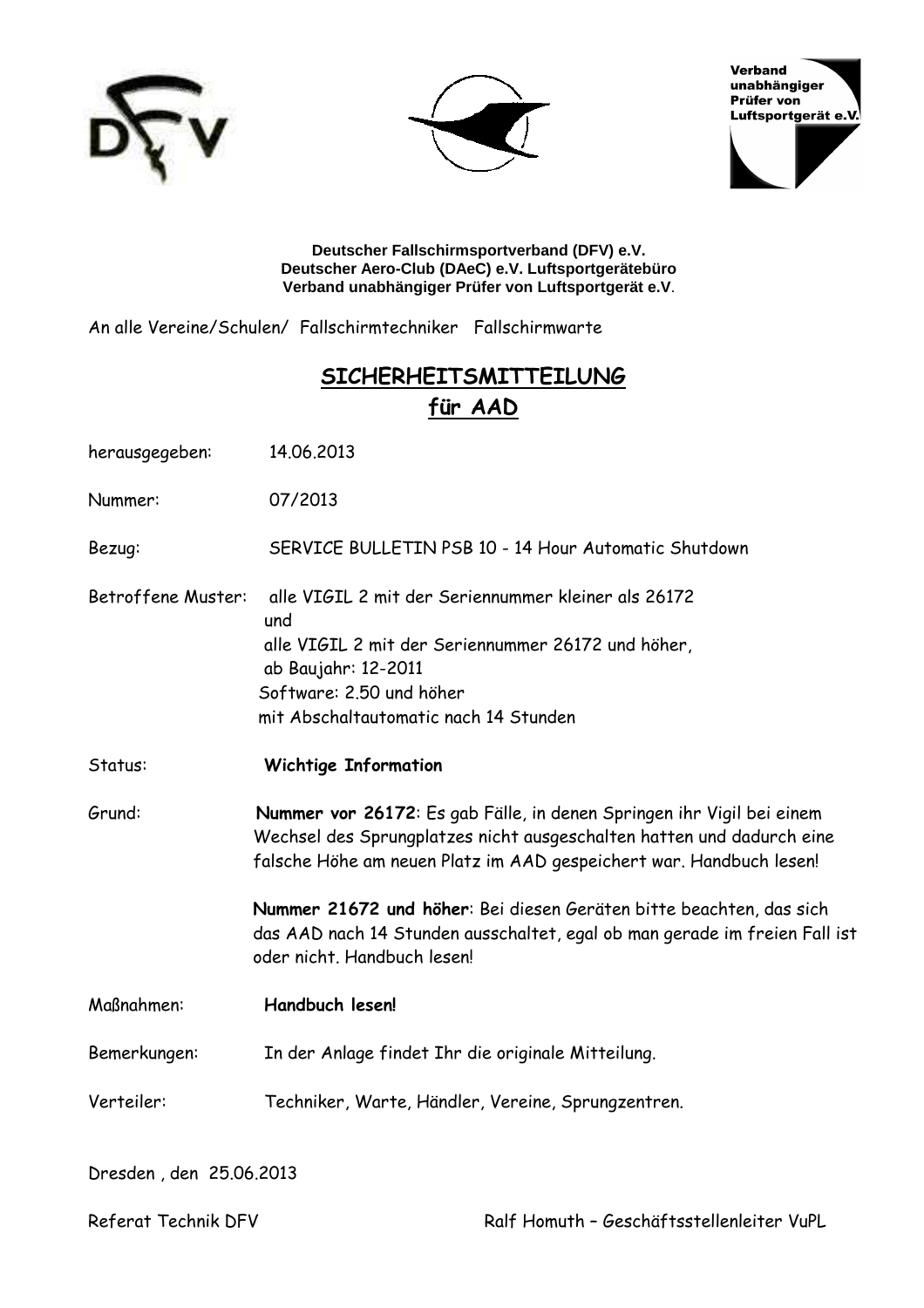

#### **AAD sa/nv** Bld A.Reyers, 193 1030 Brussels – Belgium – Europe +32 2 732 65 52 – Fax : +32 2 736 06 27 www.vigil.aero - info@vigil.aero

# **PRODUCT SERVICE BULLETIN**

| <u>Issue Date</u>                | : June 14, 2013              |
|----------------------------------|------------------------------|
| <u> Bulletin Number</u> : PSB-10 |                              |
| <u>Subject</u>                   | : 14 Hour Automatic Shutdown |
| <u>Compliance</u>                | : Advisory                   |

## **Identification:**

Vigil AAD II Multimode (Civilian Model), S/N 26172 or higher. Date of Manufacture: 12-11 **(mm-yy)** or later Main Software Version: 2.50 and higher (ver. 2.50 and higher)

## **Background:**

There have been instances in which skydivers forgot to switch off their Vigil II Multimode unit (with serial numbers below S/N 26172) before leaving a drop-zone and whose next jump was at a different drop-zone, and who then forgot to switch them off and back on at the ground level of the new take-off zones. In such circumstances, their Vigil II Multimode (with serial numbers before S/N 26172) entered and remained in an "Airborne Status" and, in some cases, even activated, due to the difference in ground reference altitudes.

The underlying cause of these instances is that the skydivers did not follow the instructions stated in the Vigil II Multimode manual (See page 8 & 21) to switch the units off and back on. See also Information Bulletin: Vigil "Airborne" Status and Manual May 2009 ( http://www.vigil.aero/wp-content/uploads/Airborne\_Bulletin\_Status\_.pdf ).

To avoid additional occurrences of "Airborne Status" situations and unexpected Vigil II activations caused by them, A.A.D. nv/sa has included a modification in the main software (ver. 2.50) in Vigil II multimode units from S/N 26176 and higher. With the modified main software (ver. 2.50) installed, the Vigil II Multimode will **ALWAYS**, automatically, switch off 14 hours after it has been switched on.

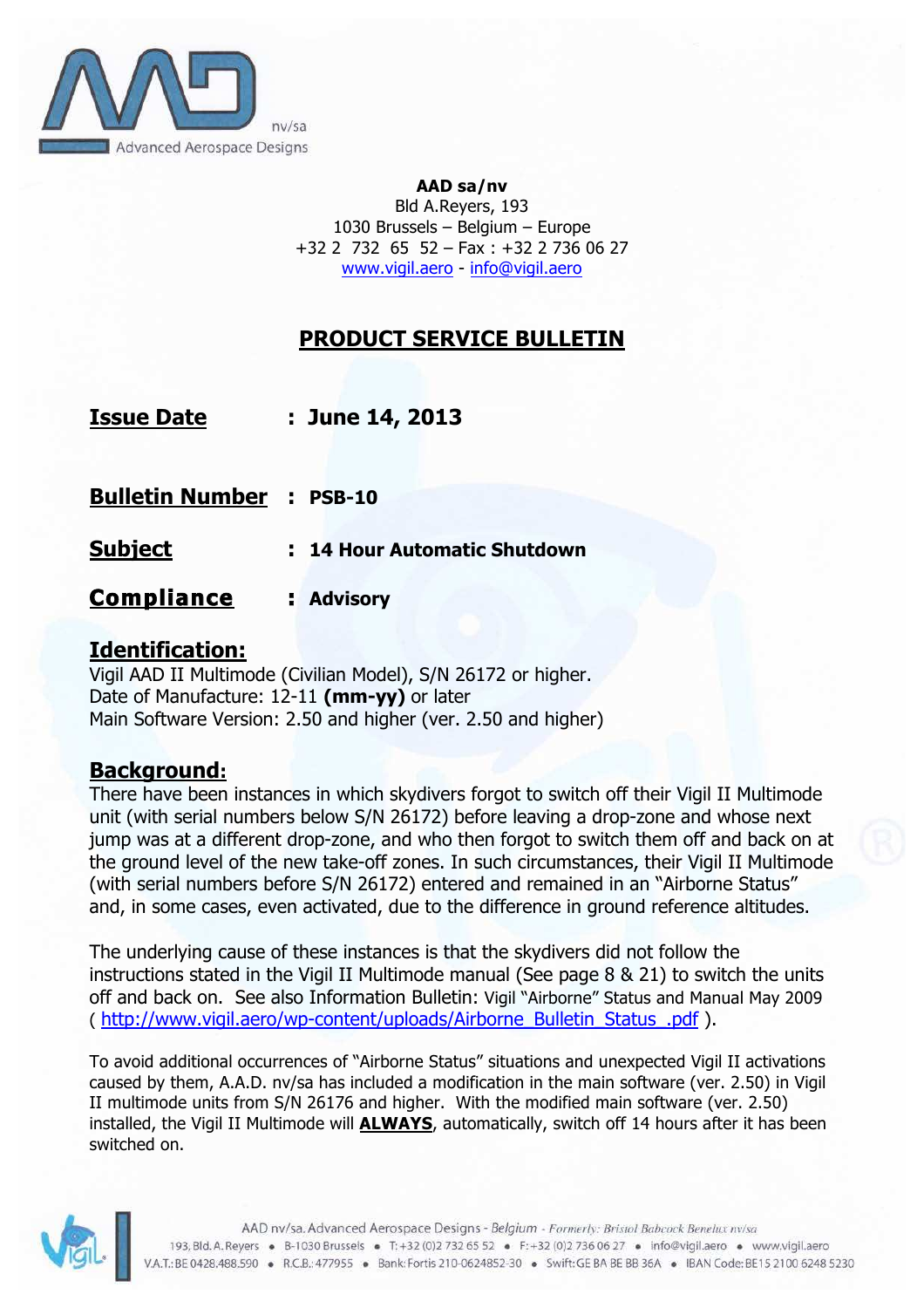

Beginning with S/N 26176, A.A.D. nv/sa also added the "be Vigil-ant" flyer ( http://www.vigil.aero/wp-content/uploads/Vigilant-flyer-ENG.pdf ) to each Vigil II Multimode that was produced by the company. In the first paragraph of the "be Vigil-ant" flyer, it states that you must **ALWAYS** manually shut down your Vigil at the end of the day, and that it must be done **before** leaving the drop-zone!

#### **Compliance:**

Because this change of main software has no influence on the functionality of the Vigil II Multimode other than that it will **ALWAYS** switch off automatically 14 hours after it is switched on, in most cases, no action by the user is required. However, Vigil II Multimode users who use units with serial number S/N 26176 or higher must be aware that because of the fixed 14-hour automatic switch-off, **if a period of jumping extends longer than 14-hours from the time the unit is switched on, the unit will switch off, even during a jump.** This means that a jumper who anticipates a jump period which is greater than, or equal to, 14 hours long should switch their unit off and then back on, prior to the expiration of the 14-hour period after it was switched on, to reset the 14-hour time period to avoid an automatic switch-off, which could leave them with a switched-off Vigil II Multimode during a jump.

**A jumper who anticipates a jump period which is greater than or equal to 14 hours long should switch their unit off and then back on, prior to the expiration of the 14-hour period after it was switched on, to reset the 14-hour time period before automatic switch-off will occur.** 

**Compliance Date:** As required by use conditions.

## **Authority:**

Jo Smolders **Edwin Bollaerts** Managing Director **Contact Contact Contact Contact Contact Contact Contact Contact Contact Contact Contact Contact Contact Contact Contact Contact Contact Contact Contact Contact Contact Contact Contact Contact Contact Con** 

**AAD sa/nv** Bld A.Reyers, 193 1030 Brussels – Belgium – Europe +32 2 732 65 52 – Fax : +32 2 736 06 27 www.vigil.aero - info@vigil.aero

**Vigil America, inc.** 1400 Flightline Blvd suite C Deland, FL 32724 +386 736 8464 – Fax : +386 736 8468 www.vigil.aero - candace@vigil.aero